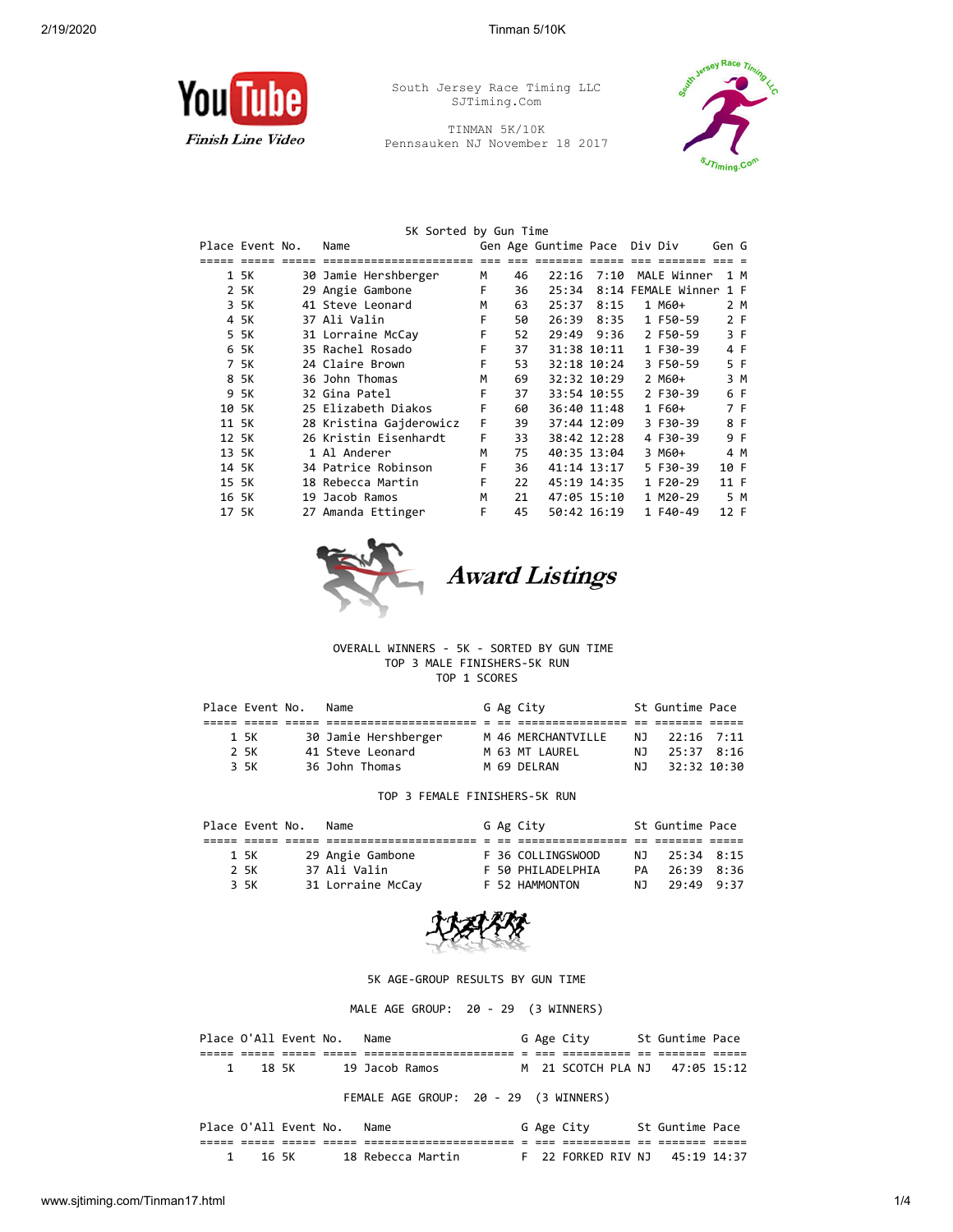FEMALE AGE GROUP: 30 - 39 (3 WINNERS)

|                | Place O'All Event No. |       |                            | Name                                                                                                                                        |  | G Age City 5t Guntime Pace         |     |                |  |
|----------------|-----------------------|-------|----------------------------|---------------------------------------------------------------------------------------------------------------------------------------------|--|------------------------------------|-----|----------------|--|
| $\mathbf{1}$   |                       | 6 5K  |                            | <u>soco soco coso coso cosocososososososos e so cosocoso e cososo seve</u><br>35 Rachel Rosado                                              |  | F 37 NEWPORT                       | NJ. | 31:38 10:13    |  |
| $\overline{2}$ |                       | 9 5K  |                            | F 37 PHILADELPH PA<br>32 Gina Patel                                                                                                         |  |                                    |     | 33:54 10:56    |  |
| $\overline{3}$ |                       | 11 5K |                            | 28 Kristina Gajderowicz   F  39 TABERNACLE NJ                                                                                               |  |                                    |     | 37:44 12:11    |  |
|                |                       |       |                            | 4 12 5K 26 Kristin Eisenhardt F 33 BRIDGETON NJ 38:42 12:29                                                                                 |  |                                    |     |                |  |
|                | $5^{\circ}$           | 14 5K |                            | 34 Patrice Robinson  F 36 WEST DEPTF NJ 41:14 13:18                                                                                         |  |                                    |     |                |  |
|                |                       |       |                            | FEMALE AGE GROUP: 40 - 49 (3 WINNERS)                                                                                                       |  |                                    |     |                |  |
|                |                       |       | Place O'All Event No. Name |                                                                                                                                             |  | G Age City         St Guntime Pace |     |                |  |
|                |                       |       |                            |                                                                                                                                             |  |                                    |     |                |  |
|                | $1 \quad$             |       |                            | 19 5K 27 Amanda Ettinger 6 F 45 PALMYRA NJ 50:42 16:22                                                                                      |  |                                    |     |                |  |
|                |                       |       |                            | FEMALE AGE GROUP: 50 - 59 (3 WINNERS)                                                                                                       |  |                                    |     |                |  |
|                |                       |       |                            | Place O'All Event No. Name G Age City 5t Guntime Pace<br>socco occup occup occup occupatorum coronamente o con occupatorum oc occupat occup |  |                                    |     |                |  |
|                | $1 \quad$             | 4 5K  |                            | F 50 PHILADELPH PA 26:39 8:36<br>37 Ali Valin                                                                                               |  |                                    |     |                |  |
|                |                       |       |                            |                                                                                                                                             |  |                                    |     |                |  |
|                |                       |       |                            | 2<br>2<br>2<br>5 5K 31 Lorraine McCay F 52 HAMMONTON NJ 29:49 9:37<br>3<br>7 5K 24 Claire Brown F 53 MOUNT HOLL NJ 32:18 10:25              |  |                                    |     |                |  |
|                |                       |       |                            | MALE AGE GROUP: 60 - 99 (3 WINNERS)                                                                                                         |  |                                    |     |                |  |
|                |                       |       | Place O'All Event No. Name |                                                                                                                                             |  | G Age City 5t Guntime Pace         |     |                |  |
|                |                       |       |                            | ooper ooper ooper ooper opprongenseerspekkender is den opprongene op opprong ooper                                                          |  |                                    |     |                |  |
|                |                       |       |                            | 1 3 5K 41 Steve Leonard M 63 MT LAUREL NJ 25:37 8:16                                                                                        |  |                                    |     |                |  |
|                | 2 8 5 K               |       |                            | 36 John Thomas M 69 DELRAN                                                                                                                  |  |                                    |     | NJ 32:32 10:30 |  |
|                | $\overline{3}$        | 13 5K |                            | 1 Al Anderer                                                                                                                                |  | M 75 MEDFORD                       |     | NJ 40:35 13:06 |  |
|                |                       |       |                            | FEMALE AGE GROUP: 60 - 99 (3 WINNERS)                                                                                                       |  |                                    |     |                |  |
|                |                       |       |                            | Place O'All Event No. Name The South G Age City St Guntime Pace                                                                             |  |                                    |     |                |  |
|                |                       |       |                            |                                                                                                                                             |  |                                    |     |                |  |
| $\mathbf{1}$   |                       | 10 5K |                            | 25 Elizabeth Diakos F 60 HARRISON                                                                                                           |  |                                    | NJ  | 36:40 11:50    |  |
|                |                       |       |                            |                                                                                                                                             |  |                                    |     |                |  |



10K Sorted by Gun Time

|  | Place Event No. | Name                 |   |    | Gen Age Guntime Pace Div Div |      |                    | Gen G |     |
|--|-----------------|----------------------|---|----|------------------------------|------|--------------------|-------|-----|
|  |                 |                      |   |    |                              |      |                    |       |     |
|  | 1 10K           | 20 Yajamana Ramu     | м | 52 | 44:52                        | 7:14 | MALE Winner        |       | 1 M |
|  | 2 10K           | 2 James Connor       | м | 42 | 46:01                        | 7:25 | 1 M40-49           |       | 2 M |
|  | 3 10K           | 15 Linda Kovacs      | F | 20 | 54:40                        |      | 8:49 FEMALE Winner | 1 F   |     |
|  | 4 10K           | 16 Gage Kroljic      | М | 20 | 57:16                        | 9:14 | 1 M20-29           |       | 3 M |
|  | 5 10K           | 17 Benjamin Kukainis | M | 30 | 57:28                        | 9:16 | 1 M30-39           |       | 4 M |
|  | 6 10K           | 7 Donna Dorris       | F | 49 | 58:58                        | 9:30 | 1 F40-49           |       | 2 F |
|  | 7 10K           | 22 Liam Wall         | м | 11 | 59:06                        | 9:31 | 1 M14&UND          |       | 5 M |
|  | 8 10K           | 13 Alyssa Jones      | F | 29 | 59:56                        | 9:40 | 1 F20-29           |       | 3 F |
|  | 9 10K           | 10 Karen Garfield    | F |    | 32 1:01:56                   | 9:59 | 1 F30-39           |       | 4 F |
|  | 10 10K          | 5 Colleen Dipalma    | F |    | 33 1:01:56 9:59              |      | 2 F30-39           |       | 5 F |
|  | 11 10K          | 40 Kristen Young     | F |    | 41 1:04:37 10:25             |      | 2 F40-49           |       | 6 F |
|  | 12 10K          | 8 Dominique Dorris   | F |    | 23 1:05:37 10:34             |      | 2 F20-29           |       | 7 F |
|  | 13 10K          | 12 Melissa Hetzell   | F |    | 37 1:07:20 10:51             |      | 3 F30-39           |       | 8 F |
|  | 14 10K          | 9 Catherine Faulk    | F |    | 46 1:07:50 10:56             |      | 3 F40-49           | 9 F   |     |
|  | 15 10K          | 11 Timothy Haase     | M |    | 52 1:26:22 13:55             |      | 1 M50-59           |       | 6 M |
|  | 16 10K          | 14 Linda Kenny       | F |    | 41 1:26:56 14:00             |      | 4 F40-49           | 10 F  |     |
|  | 17 10K          | 3 Christy Cunningham | F |    | 43 1:26:57 14:00             |      | 5 F40-49           | 11 F  |     |
|  |                 |                      |   |    |                              |      |                    |       |     |



**Award Listings** 

OVERALL WINNERS - 10K - SORTED BY GUN TIME

TOP 3 MALE FINISHERS-10K RUN TOP 1 SCORES

Place Event No. Name State G Ag City St Guntime Pace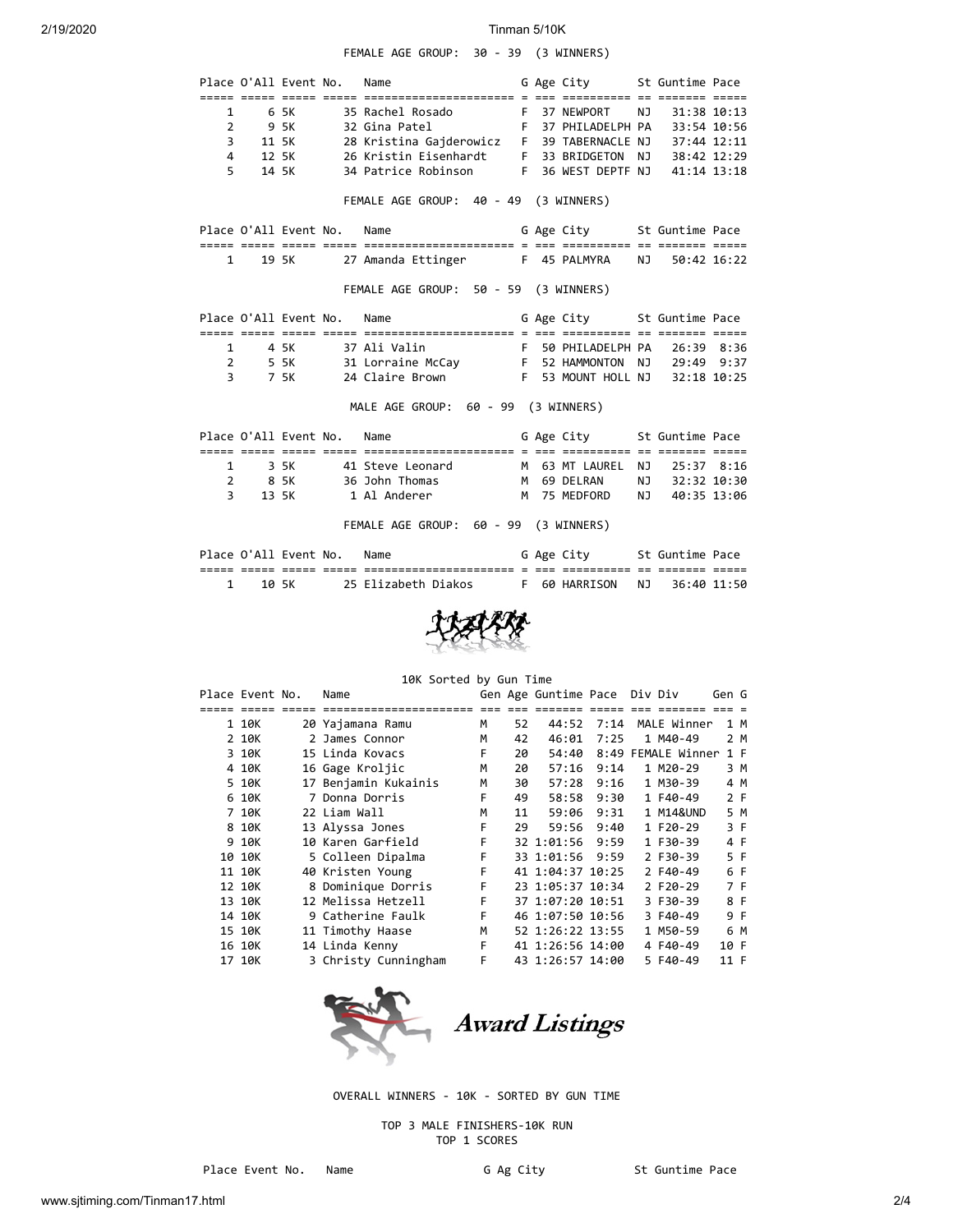| 1 10K | 20 Yajamana Ramu |  | M 52 MARLTON   | NJ  | 44:52 7:14 |  |
|-------|------------------|--|----------------|-----|------------|--|
| 2 10K | 2 James Connor   |  | M 42 SEWELL    | NJ. | 46:01 7:25 |  |
| 3 10K | 16 Gage Kroljic  |  | M 20 BLACKWOOD | NJ. | 57:16 9:14 |  |

### TOP 3 FEMALE FINISHERS-10K RUN

| Place Event No. |       | Name            |  | G Ag City         |     | St Guntime Pace |  |
|-----------------|-------|-----------------|--|-------------------|-----|-----------------|--|
|                 |       |                 |  |                   |     |                 |  |
|                 | 1 10K | 15 Linda Kovacs |  | F 20 CHERRY HILL  | NJ. | 54:40 8:49      |  |
|                 | 2 10K | 7 Donna Dorris  |  | F 49 MANTUA       | NJ. | 58:58 9:30      |  |
|                 | 3 10K | 13 Alyssa Jones |  | F 29 COLLINGSWOOD | NJ. | $59:56$ $9:40$  |  |



# 10K AGE-GROUP RESULTS BY GUN TIME

MALE AGE GROUP: 1 - 14 (3 WINNERS)

| Place O'All Event No. Name |        |                                     |  | G Age City                | St Guntime Pace |  |
|----------------------------|--------|-------------------------------------|--|---------------------------|-----------------|--|
|                            |        |                                     |  |                           |                 |  |
| $\mathbf{1}$               | 24 10K | 22 Liam Wall                        |  | M 11 SEWELL NJ 59:06 9:31 |                 |  |
|                            |        | MALE AGE GROUP: 20 - 29 (3 WINNERS) |  |                           |                 |  |

| Place O'All Event No. |        | Name            |  | G Age City                   | St Guntime Pace |  |
|-----------------------|--------|-----------------|--|------------------------------|-----------------|--|
|                       |        |                 |  |                              |                 |  |
|                       | 21 10K | 16 Gage Kroljic |  | M 20 BLACKWOOD NJ 57:16 9:14 |                 |  |

# FEMALE AGE GROUP: 20 - 29 (3 WINNERS)

| Place O'All Event No. |        | Name               |  | G Age City                    | St Guntime Pace  |  |
|-----------------------|--------|--------------------|--|-------------------------------|------------------|--|
|                       |        |                    |  |                               |                  |  |
|                       | 26 10K | 13 Alyssa Jones    |  | F 29 COLLINGSWO NJ 59:56 9:40 |                  |  |
|                       | 30 10K | 8 Dominique Dorris |  | F 23 MANTUA                   | NJ 1:05:37 10:34 |  |

MALE AGE GROUP: 30 - 39 (3 WINNERS)

| Place O'All Event No. |          |  | Name                 |  | G Age City  | St Guntime Pace |  |
|-----------------------|----------|--|----------------------|--|-------------|-----------------|--|
|                       |          |  |                      |  |             |                 |  |
|                       | 1 22 10K |  | 17 Benjamin Kukainis |  | M 30 BERLIN | NJ 57:28 9:16   |  |

FEMALE AGE GROUP: 30 - 39 (3 WINNERS)

|               | Place O'All Event No. | Name               |  | G Age City                      | St Guntime Pace |  |
|---------------|-----------------------|--------------------|--|---------------------------------|-----------------|--|
|               |                       |                    |  |                                 |                 |  |
| 1             | 27 10K                | 10 Karen Garfield  |  | F 32 TRENTON                    | N1 1:01:56 9:59 |  |
| $\mathcal{P}$ | 28 10K                | 5 Colleen Dipalma  |  | F 33 VINELAND                   | NJ 1:01:56 9:59 |  |
| 3             | 31 10K                | 12 Melissa Hetzell |  | F 37 BRIDGETON NJ 1:07:20 10:51 |                 |  |

MALE AGE GROUP: 40 - 49 (3 WINNERS)

|  | Place O'All Event No. | Name           |  | G Age City  |     | St Guntime Pace |  |
|--|-----------------------|----------------|--|-------------|-----|-----------------|--|
|  |                       |                |  |             |     |                 |  |
|  | 17 10K                | 2 James Connor |  | M 42 SFMFII | NJ. | 46:01 7:25      |  |

# FEMALE AGE GROUP: 40 - 49 (3 WINNERS)

| Place O'All Event No. |                                     |        |  | Name                 |    |  | G Age City                     |     | St Guntime Pace  |  |
|-----------------------|-------------------------------------|--------|--|----------------------|----|--|--------------------------------|-----|------------------|--|
|                       |                                     |        |  |                      |    |  |                                |     |                  |  |
| 1                     |                                     | 23 10K |  | 7 Donna Dorris       | F. |  | 49 MANTUA                      | NJ. | 58:58 9:30       |  |
| 2                     |                                     | 29 10K |  | 40 Kristen Young     |    |  | 41 PALMYRA                     |     | NJ 1:04:37 10:25 |  |
| 3                     |                                     | 32 10K |  | 9 Catherine Faulk    |    |  | 46 MICKLETON                   |     | NJ 1:07:50 10:56 |  |
| 4                     |                                     | 34 10K |  | 14 Linda Kenny       | F  |  | 41 SMITHVILLE NJ 1:26:56 14:00 |     |                  |  |
| 5.                    |                                     | 35 10K |  | 3 Christy Cunningham | F. |  | 43 ABSECON                     |     | NJ 1:26:57 14:00 |  |
|                       | MALE AGE GROUP: 50 - 59 (3 WINNERS) |        |  |                      |    |  |                                |     |                  |  |
| Place O'All Event No. |                                     |        |  | Name                 |    |  | G Age City                     |     | St Guntime Pace  |  |
|                       |                                     |        |  |                      |    |  |                                |     |                  |  |
| 1                     |                                     | 33 10K |  | 11 Timothy Haase     | M  |  | 52 ASTON                       |     | PA 1:26:22 13:55 |  |